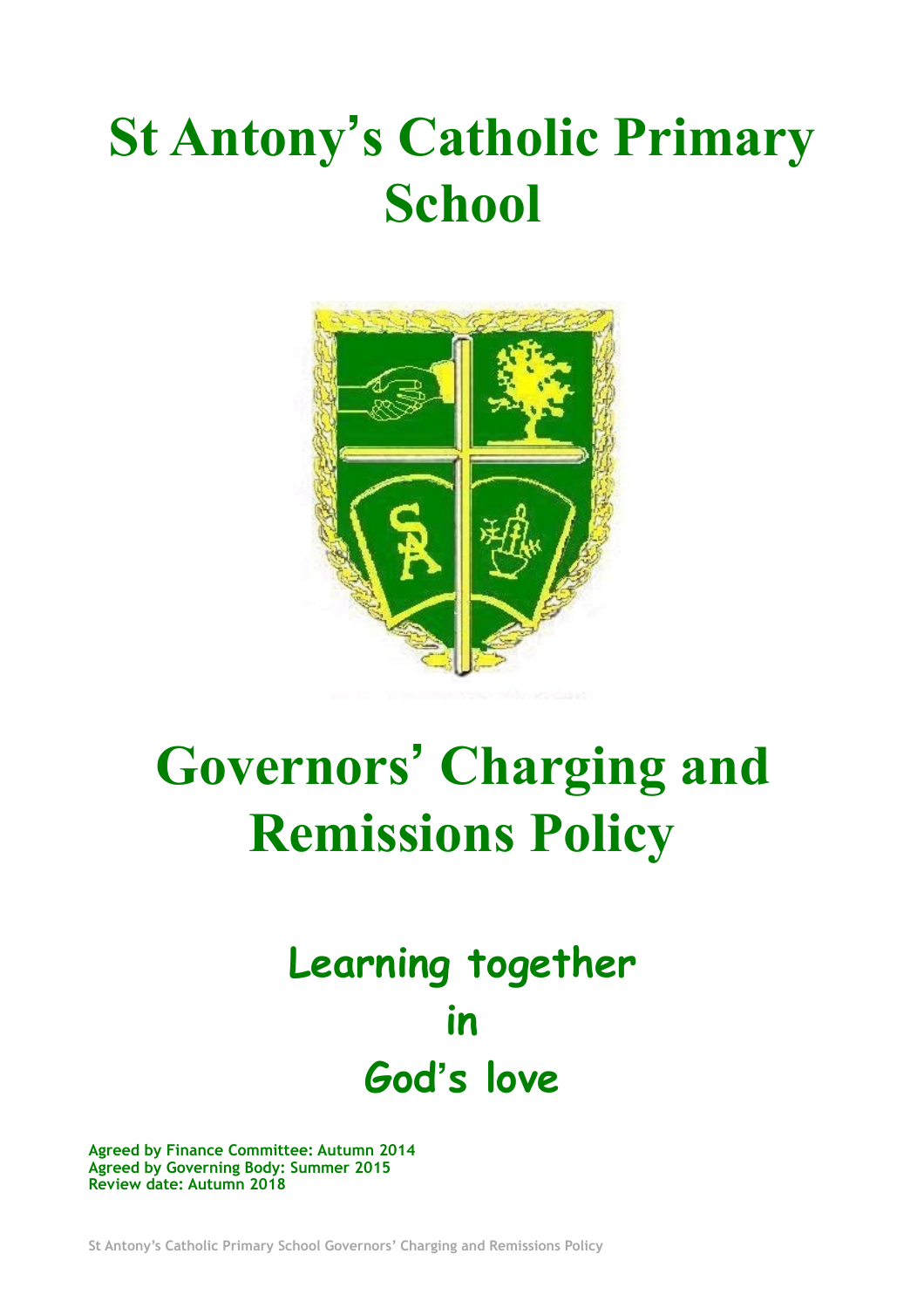### **St. Antony's Catholic Primary School Governors' Charging and Remission Policy**

#### **Rationale**

The Education (Governors' Allowances) Regulations 2003 allow for "payments by way of allowance in respect of expenditure necessarily incurred for the purposes of enabling the individual to perform any duty". The regulations make provision for allowances to be paid to governors or associate members for out-of-pocket expenses incurred in the context of carrying out their duties.

The School Governance (Roles, Procedures and Allowances) (England) Regulations 2013 apply to all maintained schools and came into force on 1 September 2013.

#### **Aim**

The governing body plays a key role in the leadership and management of the school. Individual governors should not be deterred from playing their full part because of incidental costs.

#### **Equality impact**

This is referenced to the school's General Duty on equality, and should help to ensure that financial constraints do not prevent eligible individuals from becoming governors.

The aim of this policy is to ensure that a governor (or non-governor who is co-opted on to a governing body committee), is not out of pocket where the school has derived a benefit from such outlay. The policy also reaffirms the governing body's commitment to ensuring equality of participation for all governors. Governors cannot be paid attendance allowances or for any loss of earnings.

Any claim for expenses has to be met from the school's delegated budget.

#### **Expenditure Categories**

Allowances and expenses necessarily incurred for which a claim may be made comprise the following:

1. Child care or babysitting

Claims for the actual cost of reimbursement to a registered child-minder or babysitter may be made while the governor is attending meetings of the governing body or its committees or other agreed activities, such as training events. Appropriate proof of payment should be submitted.

This excludes situations where the individual has a spouse, partner or other responsible adult who normally lives in the family home to care for his/her child(ren).

2. Care arrangements for an elderly or dependent relative Costs may be claimed for situations similar to those for child care.

#### 3. Governors with a special need

The School may cover costs for a Governor who is not able to attend to their Governing duty unaided due to a physical impairment or disability.